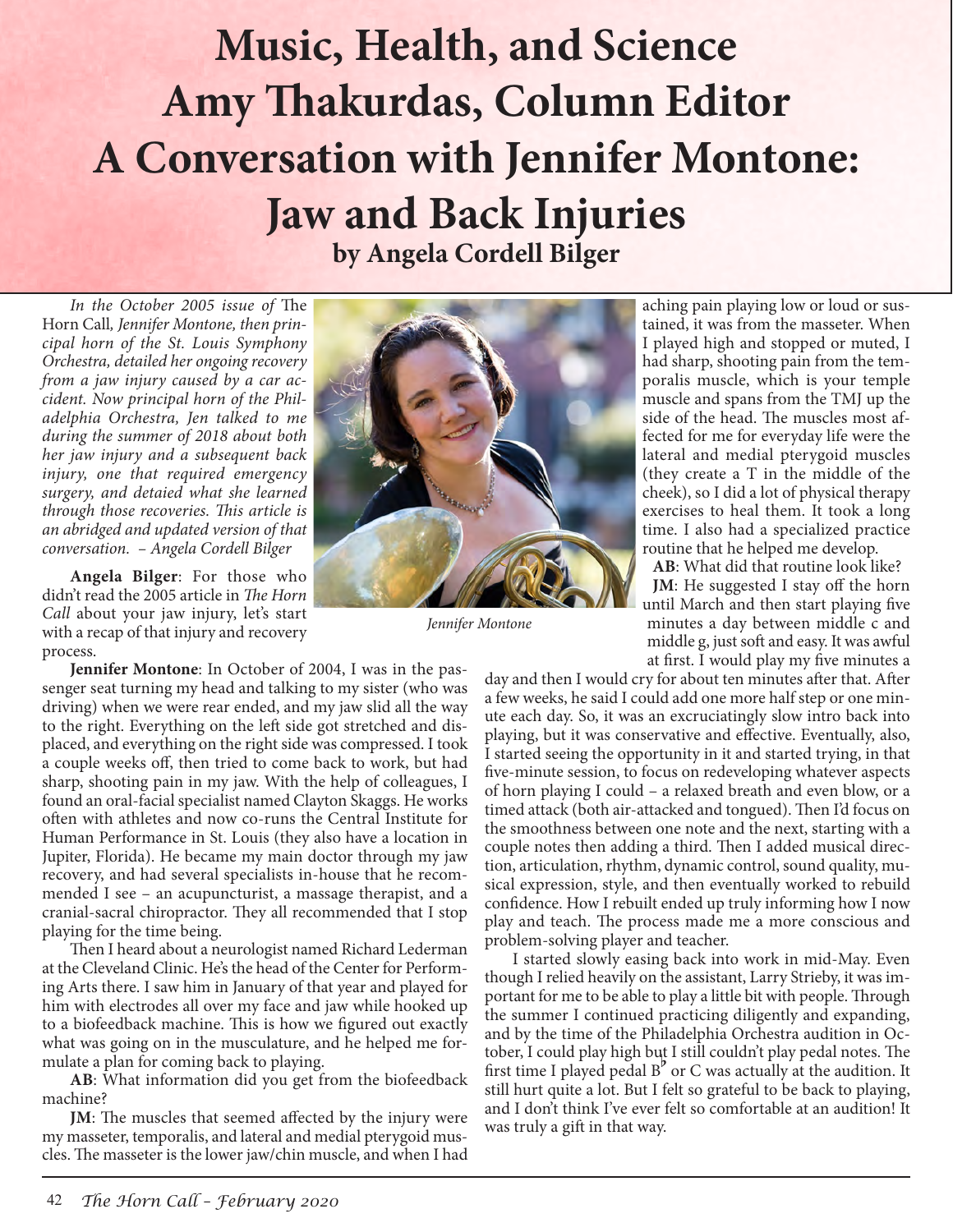## **Jennifer Montone**



I continued working as slowly and conscientiously as I could, trying to make progress while being mindful not to overdo it. The challenge with a recovery, I think, is that there are mental and emotional components that may be bigger than the technical aspect of it.

**AB**: This brings me to the question of how to develop trust in your body again. Part of it is a matter of time, but once you are on the edge of being able to do something, or *think* you could, how do you teach your body to know again that you can do it, and not to approach it with a sense of fear?

**JM**: It's a good question and a huge topic! My subsequent back injury (culminating in 2016) presented an even greater mental challenge for me because of the length of the playing recovery, but in both cases, trusting my body was a big challenge. The fact that the jaw pain started to subside over time helped keep me sane, as did keeping myself busy with other things. I tried to become an overall healthier person, and did a lot of working out, yoga, and meditation during that time. Years later, with the back injury, I circled back to the work I did with meditation. Metta meditations, Jack Kornfield's *A Path with Heart*, the *Tao Te Ching*, and other resources have provided much inspiration, as has your website, Angela!

I also found that it helped to focus on the expressive part of what we do – the giving and loving and sharing of our musical ideas and excitement and passion. Having an injury makes you feel weak and scared and imperfect. And of course, we are all those things while going through an injury or difficulty, but it's amazing how strong the gifts of love and generosity can be as we share them through our playing and teaching, and how they can override fear. My teacher, Julie Landsman, has a "headto-heart" meditation that is really beautiful. When I play with my expressive, loving, excited, music-loving self instead of my fearful self, I can hear and feel an unbelievable difference. I've noticed with the back injury that when I sit there and I wait to feel or hear the weakness that I'm afraid of, there it is – like clockwork! If, however, I become very passionate about what I'm going for musically, singing something exactly how I want to phrase it, and thinking of who I'm playing for, it is healing for me also. It feeds me and helps me to trust that the art form is bigger, and that the intention of love is bigger than any challenge we face.

**AB**: That's beautiful, Jen. Let's talk about your back injury and the specifics of what happened.

**JM**: It turns out that the same car accident was the catalyst for my discs starting to slip drastically, but I think I was likely to develop back problems anyway because of a hereditary flaw. My family has narrow spines which allows the discs to hit nerves easily, and my mother and sister have had back issues too. I had herniated discs on both the L4-L5 and the L5-S1 discs in the lower lumbar on my left side. In college and in my young professional life when I felt pain, I'd go to my doctor who would give me pain killers. Then I'd take it easy for a couple days and I'd be fine. But after the accident the episodes became more extreme and more frequent. Then after I had kids, I think I wasn't particularly mindful of the way I was moving, especially in picking things up, so the injury continued to develop over the years.

The worst episode started in March 2016 when I was in Cleveland with my husband and kids for a week. My youngest son was about two at the time and having a tantrum at the playground. I picked him up and put him in his stroller – bending, lifting, and twisting at the same time (which is, according to my physical therapist, a huge "no-no"). I felt enough pain to know something had happened. I'd had serious back pain the previous December and January, but this was the final straw. My body was screaming at me.

The painkillers my doctor prescribed didn't help, so I began physical therapy. During those next few months, we played *Rite of Spring* and Mahler 2 and went on tour to Asia with Bruckner 4 – heavy playing for how much pain I was in. Also, I brought my kids (aged two and four at the time) on the tour and was pushing the double stroller and helping push the suitcases around. I didn't know enough to be as cautious of my body as I should have been at that point. In retrospect, it would have been much smarter for me to have called out sick from work and to start taking it easy about two months earlier than I did.

I had cortisone shots when I returned from tour, but they didn't help. The next step was an MRI to see if surgery was indicated. The doctor said that, based on the MRI, my L4-L5 and L5-S1 discs were herniated (slipping) and blocking my spine sixty percent, which explained the growing pain. She said if I kept going with physical therapy, I might be able to avoid surgery, but that I might want to start thinking about having it.

When we got home in late July I saw a surgeon in Philadelphia. I was trying to avoid surgery still, but was in excruciating pain. I had numbness down my leg and in my foot at that point, which he said was normal, but he advised me to beware if I developed numbness in my torso or pelvic region. He said that would mean something called *cauda equina* where the spine is one hundred percent blocked by your discs. It can cause paralysis unless you have surgery within twenty-four hours. Apparently, between July and August of 2016, my spine went from sixty percent blocked to completely blocked. So, on August 18, while in Saratoga Springs with the orchestra, I woke up bizarrely numb in my trunk and my family and I rushed back home to Philadelphia. The hospital bypassed all the normal pre-op and rushed me in. My Rothman orthopedic surgeon did a laminectomy (where they grind down your bones) and a discectomy (where they take out the discs that have slipped). It was a scary day, but the surgery was a complete success, I'm relieved to say.

The next few months were a blur of recovery. It took a lot of slow physical therapy to recover from the injury and surgery, and it took a while to figure out which therapeutic aids worked best for me – heat or ice, which positions to lie in to relieve the discomfort, how much physical therapy and strengthening I could do without re-injuring. I've found that problems manifest in personal ways and so do solutions. I think that we just have to be mindful of what is going on with our bodies.

I went to see Dr. Lederman at the Cleveland Clinic again in October of that year, and he explained that the reason to be conservative with my playing recovery is that there is intrathoracic or intrathecal pressure in the form of fluid that builds up in the spine when we play. Playing soft is a little bit better than loud, but only mouthpiece buzzing doesn't have that intrathecal